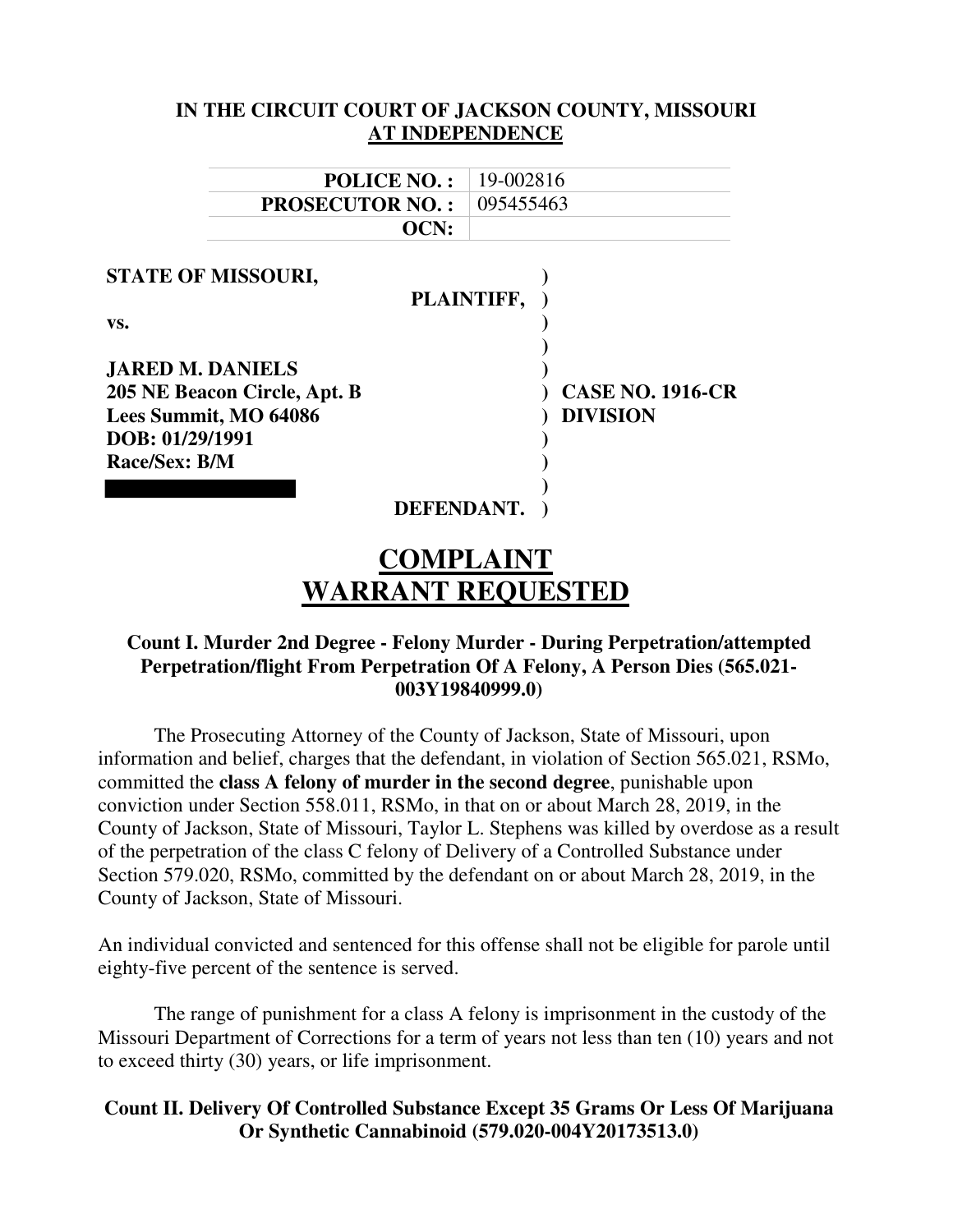#### **State vs. Jared M. Daniels**

The Prosecuting Attorney of the County of Jackson, State of Missouri, upon information and belief, charges that the defendant, in violation of Section 579.020, RSMo, committed the **class C felony of delivery of a controlled substance**, punishable upon conviction under Sections 558.002 and 558.011, RSMo, in that on or about March 28, 2019, in the County of Jackson, State of Missouri, the defendant knowingly distributed heroin, a controlled substance, to Taylor L. Stephens, knowing that it was a controlled substance.

 The range of punishment for a class C felony is imprisonment in the custody of the Missouri Department of Corrections for a term of years not less than three (3) years and not to exceed ten (10) years; or by a fine not to exceed ten thousand dollars (\$10,000); or by both imprisonment and a fine. If money or property has been gained through the commission of the crime, any fine imposed may be not more than double the amount of the offender's gain from the commission of the crime.

The facts that form the basis for this information and belief are contained in the attached statement(s) of facts, made a part hereof and submitted as a basis upon which this court may find the existence of probable cause.

Wherefore, the Prosecuting Attorney prays that an arrest warrant be issued as provided by law.

### **JEAN PETERS BAKER**

 Prosecuting Attorney Jackson County, Missouri by,

#### */s/ Alison Schenkelberg*

 Alison Schenkelberg (#69325) Assistant Prosecuting Attorney 321 W. Lexington Independence, MO 64050 (816) 881-3582 AESchenkelberg@jacksongov.org

#### **WITNESSES:**

- 1. DET Chad Albin, 10 NE Tudor, Lee's Summit, MO 64086
- 2.
- 3. PO Randall Cooper, 223 N. Memorial Drive, Independence, MO 64050
- 4. DET Aaron Ide, 10 NE Tudor, Lee's Summit, MO 64086
- 5. DET Mitch Kelley, 10 NE Tudor, Lee's Summit, MO 64086
- 6. DET Matt Miller, 10 NE Tudor, Lees Summit, MO 64086
- 7.
- H 9. PO Phillip Stewart, 10 NE Tudor, Lee's Summit, MO 64086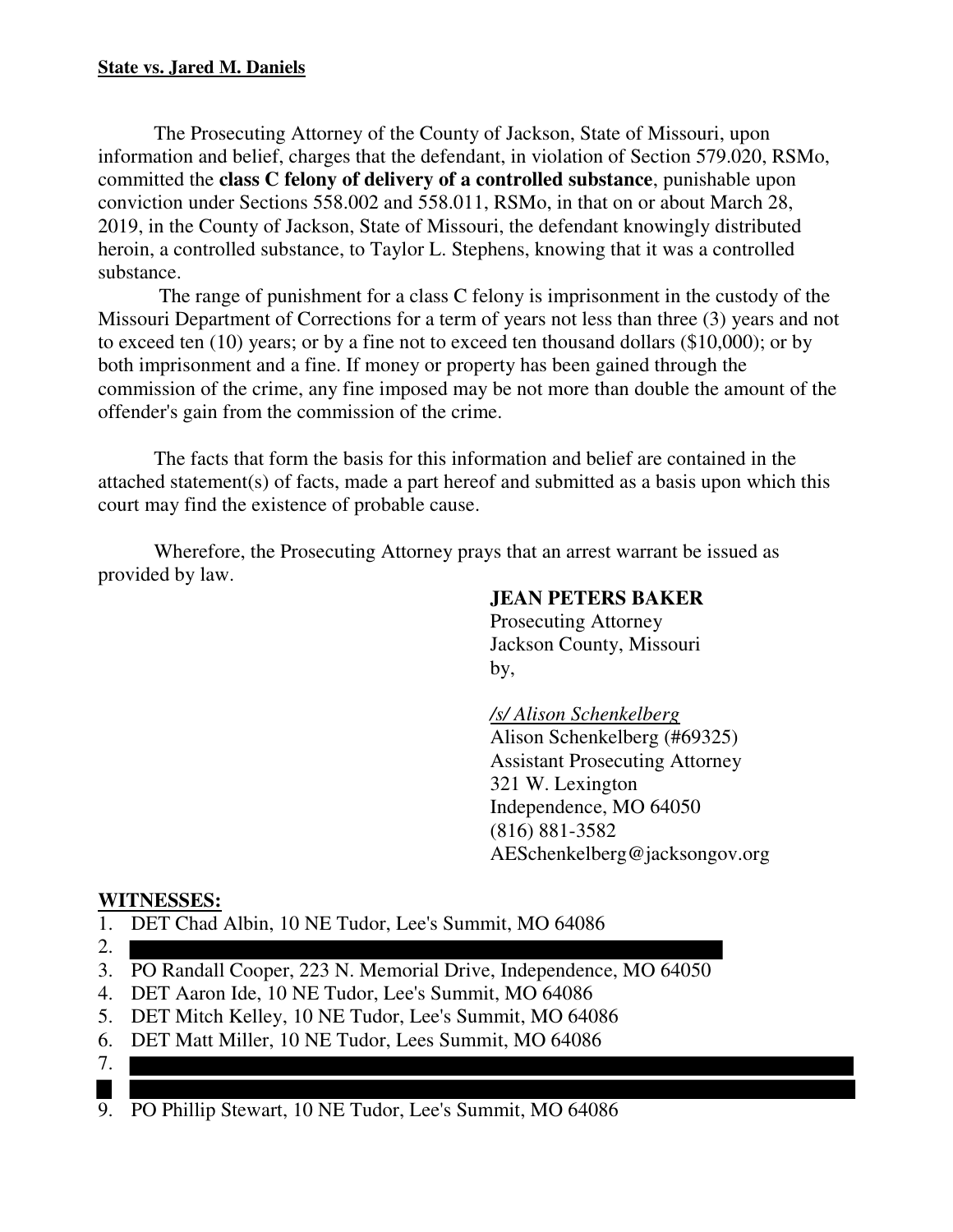LSPD Complaint: 01-19-2576 (01-19-2816)

#### Date: 9-4-2019

I, Detective Phillip W. Stewart Jr, a police officer with the Lee's Summit, Missouri Department of Police, upon my oath, and under penalties of perjury, state as follows:

- 1. I have probable cause to believe that on March 28th, 2019 at 1708 NE White Drive Jackson County, Lee's Summit, MO, DANIELS, Jared M.; DOB: 1-29-1991; of 205 NE Beacon Circle, Lee's Summit Missouri 64086 committed one or more criminal offenses.
- $2.$ The facts supporting this belief are as follows:

On 3-28-2019 at about 1908hrs Lee's Summit Police and Lee's Summit Fire personal responded to 1709 NE White Drive, Lee's Summit Missouri regarding a medical emergency involving Taylor STEPHENS, a 23 year old female. STEPHENS had been discovered by her live in boyfriend, 1 in the bathtub. underwater and purple. On police and fire arrival they began life saving procedures on STEPHENS who was unresponsive. Narcan and Epinephrine were administered and she was soon transported to the hospital where she was pronounced dead at 1958hrs.

At the scene officers located a syringe, a rubber tourniquet and a syringe cap in the bathroom. STEPHENS was a known Heroin user and the syringe is suspected to have been used to inject Heroin.

On 4-3-2019 DET Matt MILLER spoke to an anonymous person who wanted to supply information of a person selling Heroin in the Lee's Summit area. This person stated they are an associate of a Heroin user who had asked them to give information to the police about Jared DANIELS who is selling Heroin. The anonymous person stated STEPHENS was one of several other people who obtains Heroin from DANIELS. Information had previously been received in August 2014, and December 2018 that DANIELS was selling Heroin. A further investigation into these claims was initiated to determine if DANIELS had supplied Heroin to STEPHENS on 3-28-2019.

On 4-9-2019 DET Mitch KELLEY and I spoke to who was a known associate of DANIELS and had once lived in the same house together. During the interview said he knew STEPHENS and had heard STEPHENS died from a Heroin overdose from Heroin supplied by DANIELS. further told us that he knew DANIELS sold Heroin and has purchased Heroin from DANIELS in the past.

Also on 4-9-2019 DET KELLEY and I spoke to . During the interview he said he had remained clean of Heroin and had been doing his best to help STEPHENS stay clean as well. A short time prior to STEPHENS' death he discovered she had been obtaining Heroin from DANIELS. said he had read text messages between DANIELS and STEPHENS in which DANIELS said he would "just give" her Heroin.

On 4-9-2019 DET KELLEY and I conducted physical surveillance of DANIELS. During this time DANIELS was observed driving and was known to have a suspended/revoked driver's license in the State of Missouri. He was stopped by uniform officers and arrested for the offense. DANIELS was also found to be in possession of Heroin, pills (of a controlled substance) and other drug paraphernalia.

Later on 4-9-2019 DET M MILLER and I conducted a recorded interview with DANIELS. He was advised of his rights to which he stated he understood. During the interview DANIELS admitted he does supply Heroin to others as a means to keep himself supplied with Heroin. In regard to STEPHENS, DANIELS stated he knew her and had supplied her with Heroin on 3-28-2019. He added that he Heroin he supplied came from a person he knows as "Jay" who he in turn delivered to STEPHENS.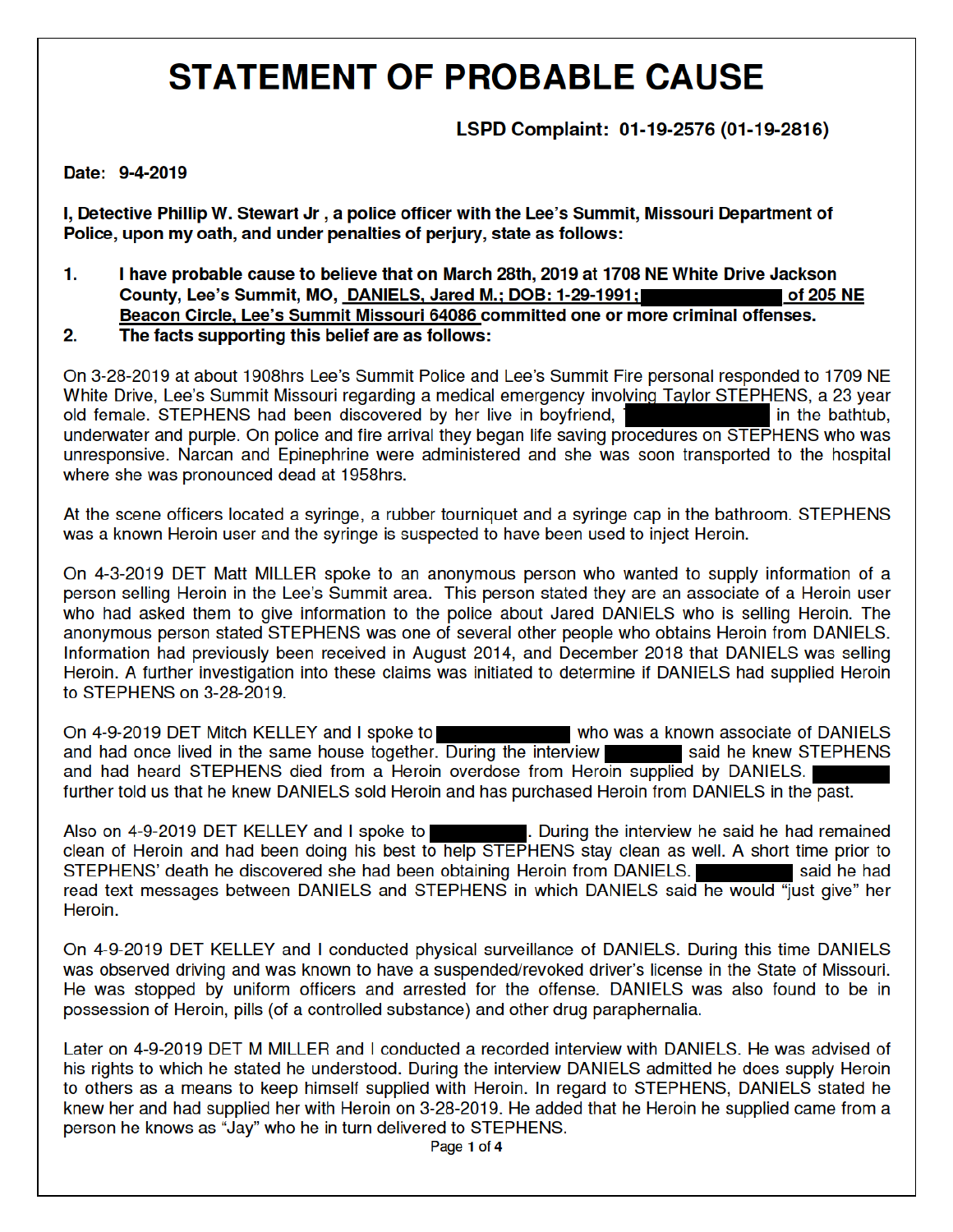## **LSPD Complaint: 01-19-2576 (01-19-2816)**

DANIELS further stated he had transported STEPHENS to Wal-Mart on 3-28-2019. DANIELS said that her condition did not cause him any alarm. Specifically, he said, "She didn't look like she was about to croak or nothing." He began to recant his earlier confession that he had supplied Heroin to STEPHENS shortly before she died. DANIELS denied that he had even made that statement. DANIELS said, "Well, I know for a fact that what I got and what I handed over isn't what put her down." In context, DANIELS was confessing that he had supplied heroin to STEPHENS, although he was denying that the heroin he supplied her was the fatal dose.

DANIELS was also asked for consent to examine the contents and messages on his phone. DANIELS stated that he was a "middle man" (referring to obtaining drugs for other people) and he did not want me to see the messages that he knew were on his mobile device that he was certain would prove that he arranged drug transactions. DANIELS said that he typically sold no more than a "couple of grams" to people.

On 4-25-2019 the final report from the Medical Examiner's Officer was received. It showed STEPHENS cause of death to be "Drowning, with Other Significant Condition to be Acute Heroin and Fentanyl Intoxication". The toxicology report showed the following levels/concentration:

- Fentanyl; 2.9 ng.ml with a therapeutic range of 1-3
- Morphine (opioid/heroin): 464 ng/ml with a therapeutic range of 10-80
- 6- Monoacetylmorphine: 39.8 ng/ml with no established therapeutic range

The therapeutic level of a drug is the range within which that drug is expected to be effective without causing any serious problems. 6- Monoacetylmorphine is an active metabolite of Heroin with another being Morphine. The level of Morphine in STEPHENS is far above that of a therapeutic range.

A digital forensic examination was requested for STEPHENS' phone which was received 8-1-2019. During a review of the information a text conversation was found between DANIELS and STEPHENS on 3-28-2019, the day of STEPHENS' death. At about 1100hrs STEPHENS contacts DANIELS and "how much would you do just a p for?" I know this to mean STEPHENS is asking DANIELS for a "point" of Heroin. A "point" being .1 grams. STEPENS told DANIELS she had \$20.00. It was later learned that gave her \$20.00 that morning. As the conversation continued DANIELS offers "subs" also. "subs" meaning suboxone which is a controlled substance used for the addiction of Heroin. DANIELS also appeared to offer STEPHENS designer "shit". This could be in reference to a number of drugs to include Heroin with Fentanyl. A short time before 1200hrs the messages indicate DANIELS and STEPHENS meet. They soon go to Wal-Mart and part ways.

Efforts were made to determine if STEPHENS meet or contacted anyone else after parting from DANIELS. The following actions were taken:

When further examining her phone no further messages were observed to indicate she contacted anyone else for Heroin. There were phone calls and text between who had been determined to be her father and

Also video from Wal-Mart was obtained. It showed STEPHENS arriving there with DANIELS at about 1253hrs where she enters the store. She remains in the store until about 1515hrs where she leaves, entering a black truck. This was later determined to be her father, Robert Stephens. While at Wal-Mart no footage was observed showing STEPHENS meeting with anyone else.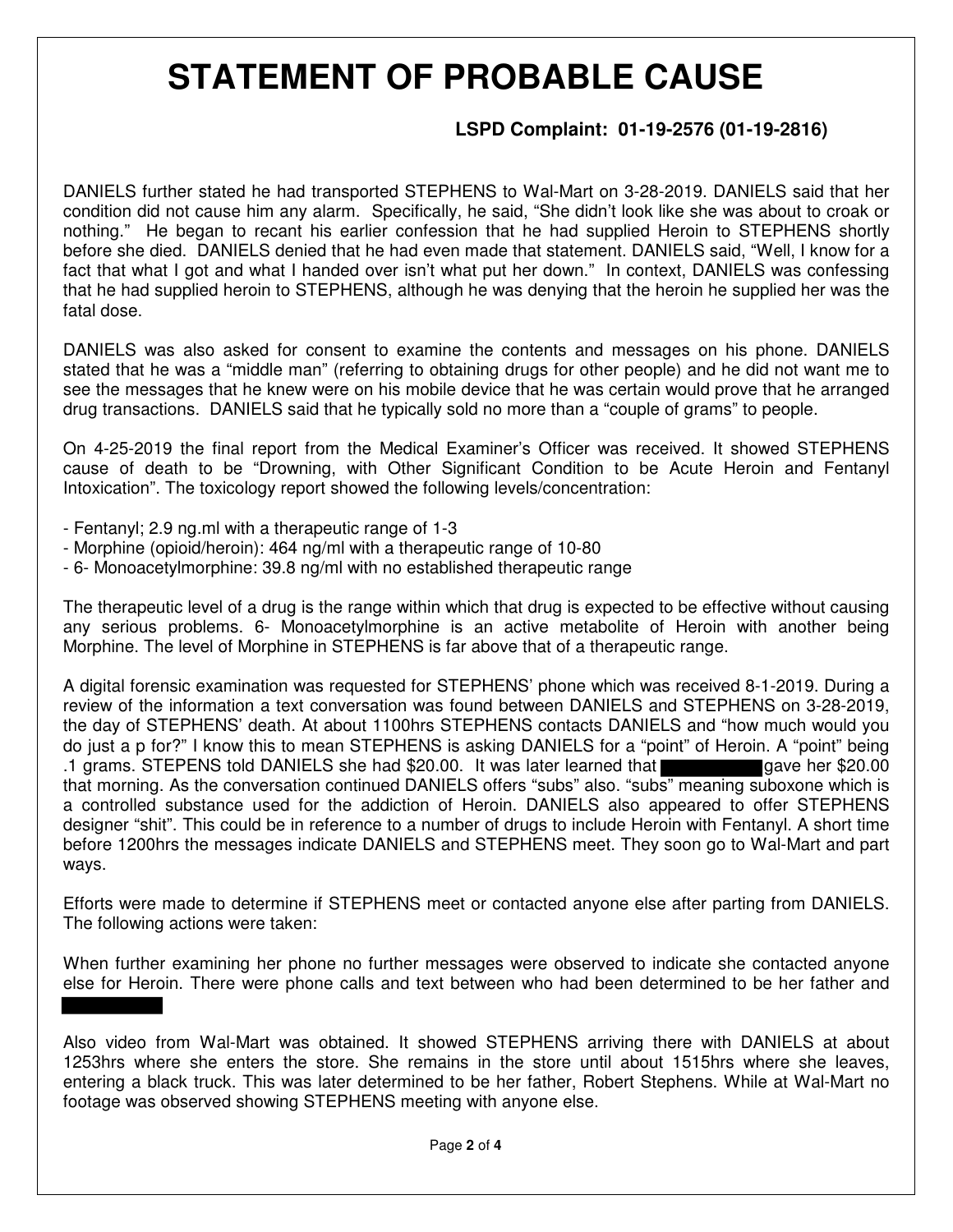### LSPD Complaint: 01-19-2576 (01-19-2816)

On 8-28-2019 DET KELLEY and I conducted an interview with STEPHENS' father. He said he met with STEPHENS at Wal-Mart at about 1330hrs after she had called him. There he gave her money to purchase groceries and other items after she told him she had lost \$20.00. Robert waited outside until STEPHENS was finished shopping then took her home to 1709 NE White Drive, Lee's Summit Missouri at about 1515hrs. Robert stayed with her for about another 15 minutes before leaving a little after 1600hrs. Robert said he was aware of STEPHENS' drug issues and has been present around her when she was under the influence of drugs. When asked, Robert was certain T STEPHENS was not under the influence of any drugs while she was in his presence on 3-28-2019.

On 9-3-2019 at about 1206hrs SGT Greg BRYANT and I met with to talk to him about his interactions with STEPHENS on 3-28-2019. During the interview with he stated he was being supportive and helping STEPHENS with her recovery of Heroin use. On 3-28-2019 ∎left for work at about 0730hrs. Prior to leaving gave STEPHENS \$20.00 for the purpose of purchasing groceries and other items. works for a landscaping/lawn care business. Due to the rains on 3-28-2019 he was released early from work, arriving home at about 1400hrs. When arriving home STEPHENS was not there but he soon contacted her by phone. During that phone conversation STEPHENS told him she was at Wal-Mart still shopping. She further told him her father (Robert STEPHENS) was going said STEPHENS was not under the influence of any drug to bring her home. When asked, when on the phone with her. He said he knew STEPHENS well enough to know when she was under the influence and has spoken to her in the past over the phone when under the influence.

said STEPHENS arrived home sometime between 1430hrs and 1500hrs in the company of her watched a movie with STEPHENS until about 1700hrs when STEPHENS stated she father. wanted to take a bath. During the time of watching the movie to the time STEPHENS got into the bathtub. is certain she was not under the influence of any drug.

About an hour and half later went to check on STEPHENS. He said it was not unusual for her to spend a long time in the bath. He checked after he noticed the music was no longer playing. He knocked on the door, did not receive an answer then went in. When entering saw STEPHENS was under the water. He pulled her out and saw that she was purple and began compressions. continued the compression for a short time then called 911. He was advised medical help was on the way and told to continue the compressions. While doing the compressions stated he observed a syringe in the bathroom.

suspected STEPHENS death was related to Heroin use and further suspected she received the Heroin from Jared DANIELS. He suspected this because both he and STEPHENS were friends with DANIELS and had routinely been supplied Heroin from DANIELS. Because of this suspicion contacted DANIELS by phone using the Facebook massager application on 3-28-2019 a short time after STEPHENS' death. did not immediately tell DANIELS of STEPHENS death. He did however ask DANIELS if he had meet with STEPHENS that day. DANIELS told he had and meet her at next asked DANIELS if he had given STEPHENS and "shit" (meaning Heroin) to Wal-Mart. which DANIELS stated he had.

During the course of this investigation information was obtained regarding Zachary MUNOZ. MUNOZ was found deceased in his home on 3-25-2019 as a result of a Heroin overdose. This was three days prior to STEPHENS' death. When this investigation started MUNOZ was known to be associated with BURGHOFF and STEPHENS

On 10-9-2019 I spoke to

by phone. The purpose of the call was to determine if there was any Page 3 of 4